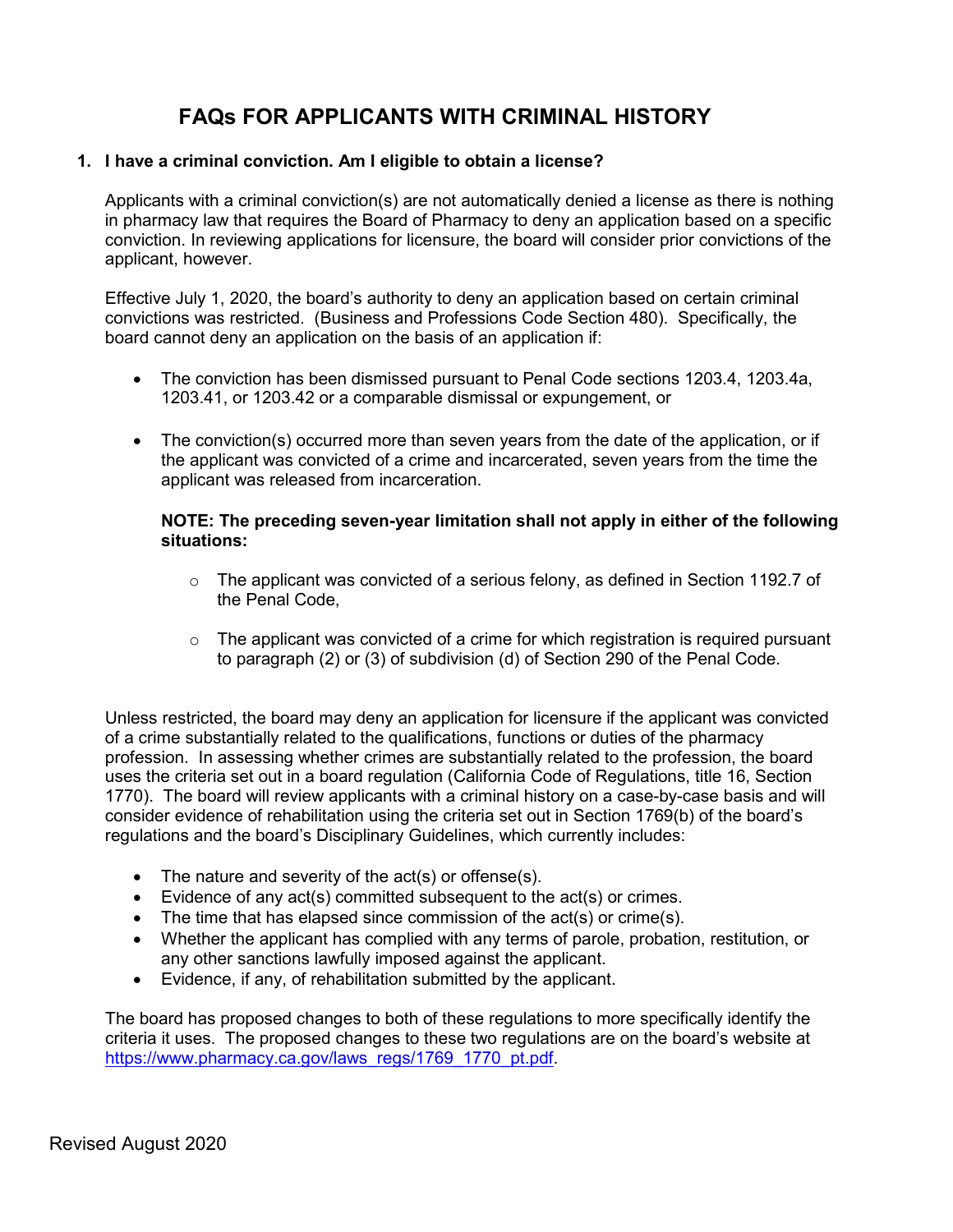#### 2. **Does the California State Board of Pharmacy pre-screen potential applicants with criminal convictions before they apply?**

No. A determination regarding an applicant's eligibility to obtain a license will not be made prior to the submission of an application. Consequently, board staff will not provide opinions about whether an applicant's specific criminal history will result in the approval or denial of an application.

#### **3. My conviction occurred within the past seven years but it was later dismissed per Penal Code section 1203.4. Will the board still investigate my conviction?**

Yes. The board may have to request court documents to assess and ensure that a conviction was dismissed pursuant to Penal Code sections 1203.4, 1203.4a, 1203.42 or a comparable dismissal or expungement. If the board determines that a conviction was dismissed pursuant to one of these sections or a comparable dismissal or expungement, the board cannot use the conviction as the basis for denying a license to the applicant.

Applicants are not required to disclose any conviction or provide any documentation regarding any prior convictions. Applicants may voluntarily provide a certified certificate of rehabilitation or proof of dismissal with their application.

#### **4. I have a job offer that requires a license. Is there anything I can do to expedite the review process?**

In order to be fair to all applicants, the board reviews each application in the order they are received. Applicants may, however, voluntarily provide the following documents to help expedite the review process. Providing the documents is completely voluntary and is not a factor in the board's decision to approve or deny and application.

- A written explanation detailing the circumstances surrounding each conviction.
- A copy of the arrest/incident report(s) for **each** conviction.
- A certified copy of the court documentation for **each** conviction. Court documentation submitted should include, but is not limited to, the criminal complaint, court minutes, sentencing, and probation order.
- Current proof of compliance with probation may include, but is not limited to, participation in or completion of any drug and/or alcohol, anger management, domestic violence, or theft programs; payment of fees, fines or restitution; or completion of community service.
- Additional evidence of mitigation including, but not limited to: letters of recommendation, proof of employment or volunteer work, completion or enrollment in school or training programs, etc.
- A certified document showing the date an applicant was released from incarceration for a conviction, if any.